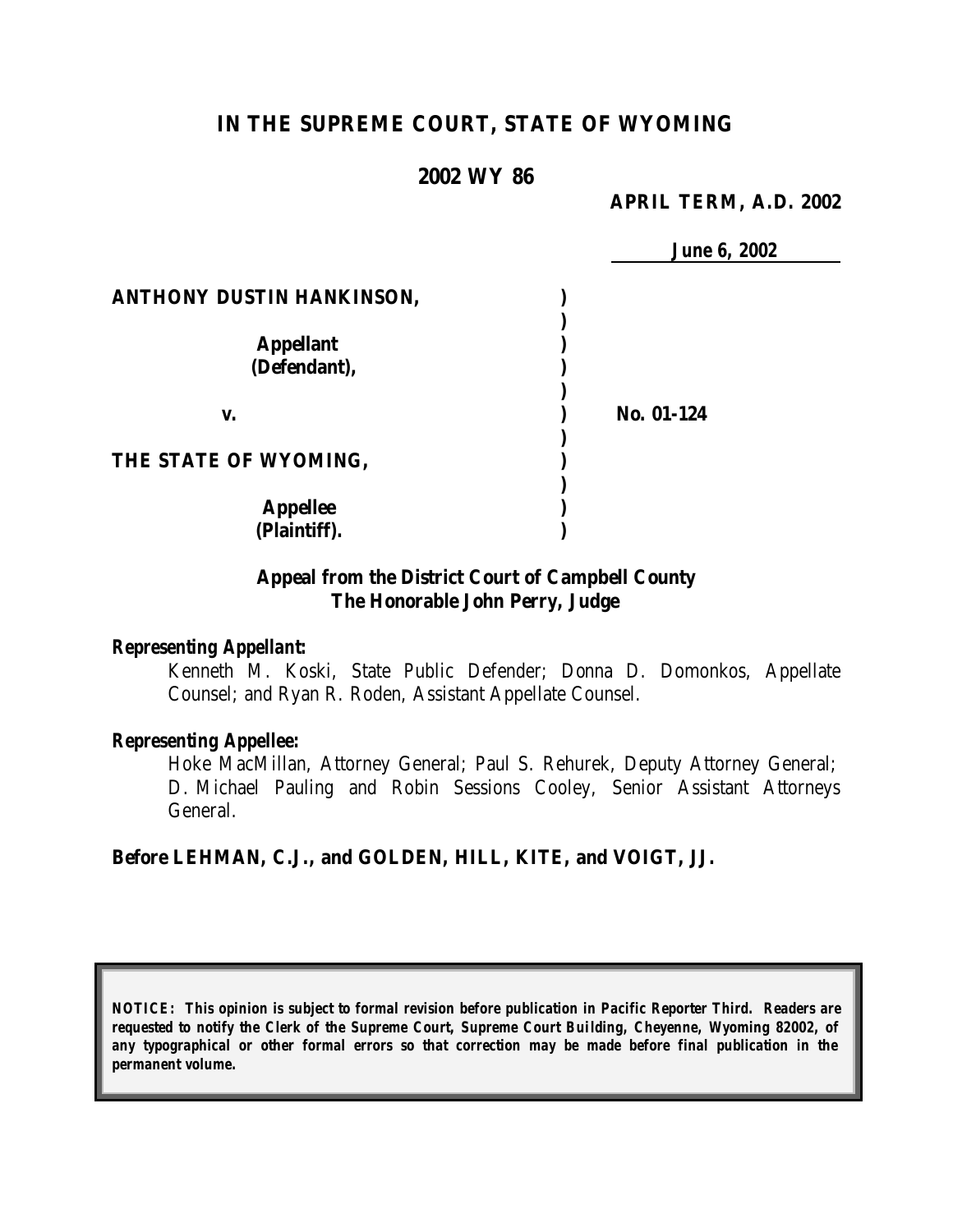#### **HILL, Justice.**

[¶1] Appellant, Anthony Hankinson (Hankinson), was convicted of conspiracy<sup>1</sup> to commit aggravated assault and battery.<sup>2</sup> He submits this appeal contending that there is not sufficient evidence to sustain the conviction. We will affirm.

#### **ISSUE**

[¶2] The only issue presented for our review is whether or not sufficient evidence is present to sustain Hankinson's conviction, although it is couched in terms of possible abuse of discretion by the district court in denying his motion for judgment of acquittal, $3$  which was made after all evidence had been received, including Hankinson's testimony.

 $1$  Wyo. Stat. Ann. § 6-1-303 (LexisNexis 2001) states:

#### **§ 6-1-303. Conspiracy; renunciation of criminal intention; venue.**

(a) A person is guilty of conspiracy to commit a crime if he agrees with one (1) or more persons that they or one (1) or more of them will commit a crime and one (1) or more of them does an overt act to effect the objective of the agreement.

(b) A person is not liable under this section if after conspiring he withdraws from the conspiracy and thwarts its success under circumstances manifesting voluntary and complete renunciation of his criminal intention.

(c) A conspiracy may be prosecuted in the county where the agreement was entered into, or in any county where any act evidencing the conspiracy or furthering the purpose took place.

 $2$  Wyo. Stat. Ann. § 6-2-502 (LexisNexis 2001) states:

#### **§ 6-2-502. Aggravated assault and battery; penalty.**

(a) A person is guilty of aggravated assault and battery if he:

(i) Causes serious bodily injury to another intentionally, knowingly or recklessly under circumstances manifesting extreme indifference to the value of human life;

(ii) Attempts to cause, or intentionally or knowingly causes bodily injury to another with a deadly weapon;

(iii) Threatens to use a drawn deadly weapon on another unless reasonably necessary in defense of his person, property or abode or to prevent serious bodily injury to another; or

(iv) Intentionally, knowingly or recklessly causes bodily injury to a woman whom he knows is pregnant.

(b) Aggravated assault and battery is a felony punishable by imprisonment for not more than ten (10) years.

#### 3 W.R.Cr.P. 29 states:

#### **Rule 29. Motion for judgment of acquittal.**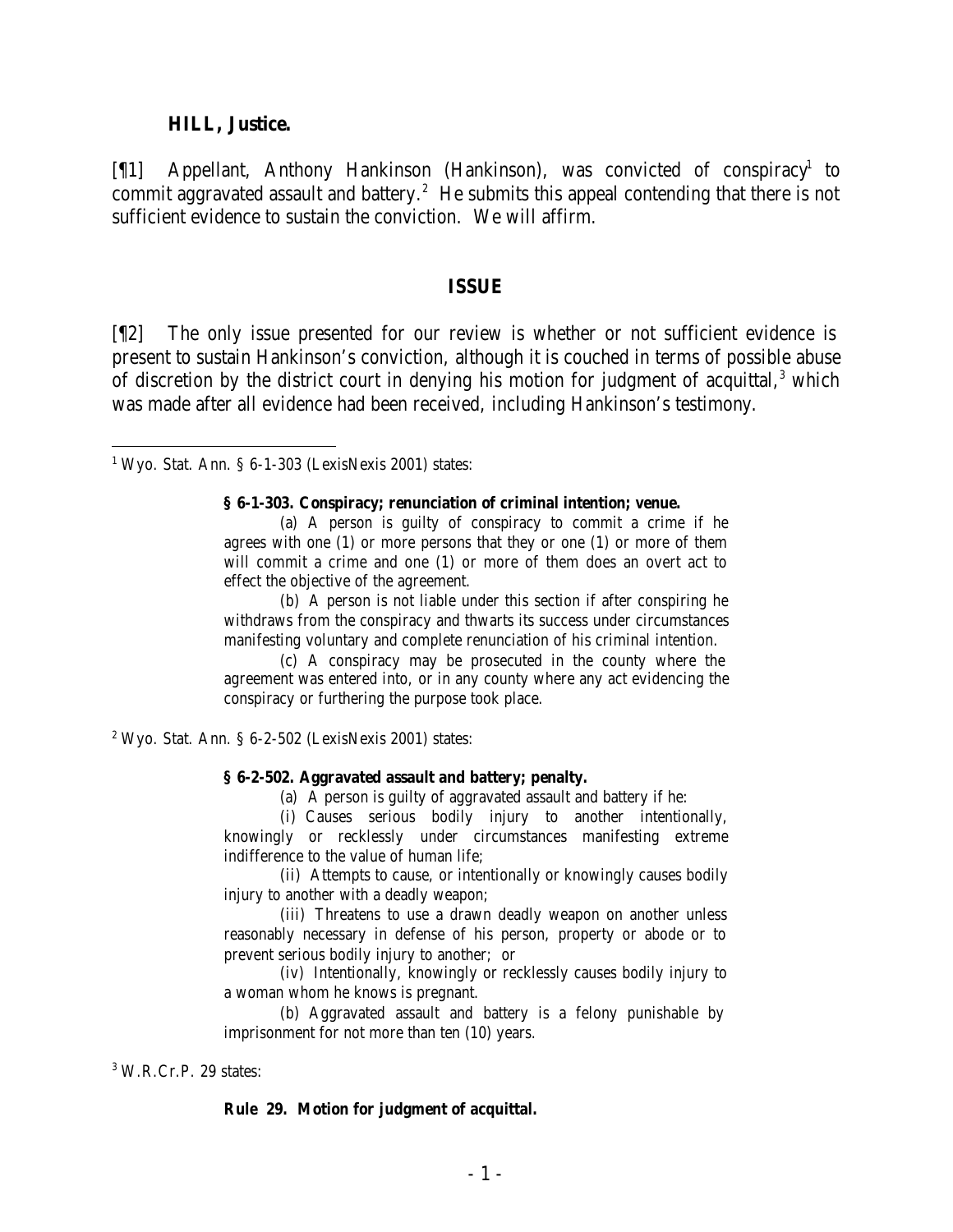### **FACTS**

[¶3] Our recitation of the facts pertinent to the resolution of the issue raised in this appeal need only be very brief. Hankinson and Lester Poague got drunk on July 25, 2000. They decided to go to the business owned by Daryl Coast (Coast) and give him a beating, because of grievances against Coast, real or imagined, the details of which are not

(a) *At close of evidence*. -- Motions for directed verdict are abolished and motions for judgment of acquittal shall be used in their place. The court on motion of a defendant or of its own motion shall order the entry of judgment of acquittal of one or more offenses charged in the indictment, information or citation after the evidence on either side is closed if the evidence is insufficient to sustain a conviction of such offense or offenses. If a defendant's motion for judgment of acquittal at the close of the evidence offered by the state is not granted, the defendant may offer evidence without having reserved the right.

(b) *Reservation of decision*. -- If a motion for judgment of acquittal is made at the close of all the evidence, the court may reserve decision on the motion, submit the case to the jury and decide the motion either before the jury returns the verdict or after it returns a verdict of guilty or is discharged without having returned a verdict.

(c) *After discharge of jury*. -- If the jury returns a verdict of guilty or is discharged without having returned a verdict, a motion for judgment of acquittal may be made or renewed within 10 days after the jury is discharged or within such further time as the court may fix during the 10 day period. If a verdict of guilty is returned, the court may on such motion set aside the verdict and enter judgment of acquittal within 10 days after such motion is filed, and if not so entered shall be deemed denied, unless within such 10 days the determination shall be continued by order of the court, but a continuance shall not extend the time to a day more than 30 days from the date the verdict is returned. If no verdict is returned, the court may enter judgment of acquittal. It shall not be necessary to the making of such a motion that a similar motion has been made prior to the submission of the case to the jury.

(d) *Conditional ruling on motion for new trial*. -- If a motion for judgment of acquittal after verdict of guilty under this rule is granted, the court shall also determine whether any motion for a new trial should be granted if the judgment of acquittal is thereafter vacated or reversed, specifying the grounds for such determination. If the motion for a new trial is granted conditionally, the order thereon does not affect the finality of the judgment. If the motion for a new trial has been granted conditionally and the judgment is reversed on appeal, the new trial shall proceed unless the appellate court has otherwise ordered. If such motion has been denied conditionally, the appellee on appeal may assert error in that denial, and if the judgment is reversed on appeal, subsequent proceedings shall be in accordance with the order of the appellate court.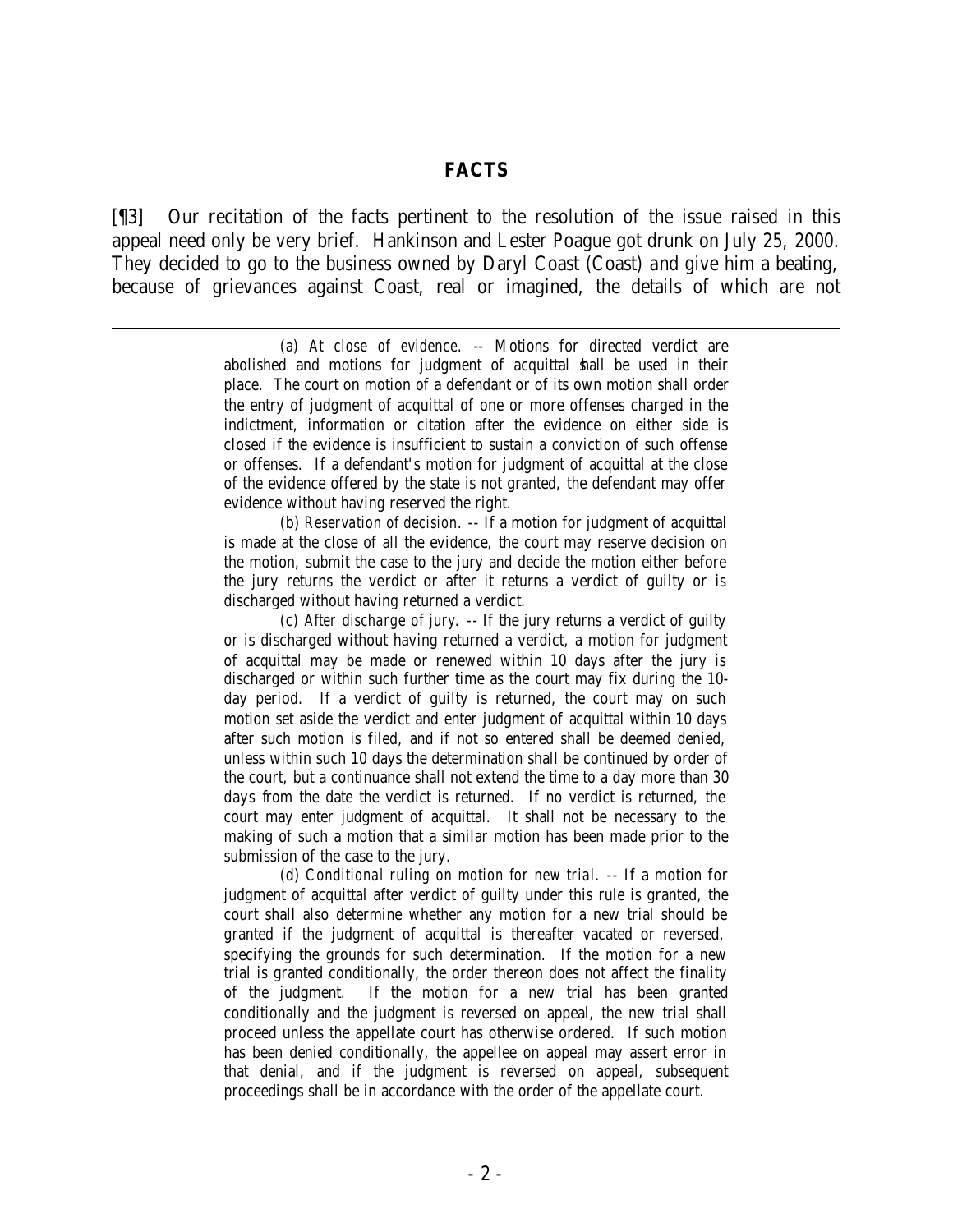pertinent to this appeal and which Hankinson was unable to articulate in a manner that made much sense. After drinking most of the day, Hankinson and Poague went to Coast's place of business and broke in the door. Once inside, they looked for Coast because they wanted to "kick his ass." Because Coast was a much bigger man than Poague, Poague had armed himself with an axe handle from Hankinson's pickup truck. According to both Hankinson and Poague, Hankinson's main purpose in being there was to make sure his brother did not enter into the fight on Coast's side. Hankinson's brother was a good friend of Coast's. However, Coast was not at his business, so the two vandals scattered business papers and about two or three hundred pennies from a cash box onto the counter and the floor, poured fingernail polish on a credit card machine, and Hankinson defecated on the floor. As the two were leaving, Hankinson took a coffee can, which was used as an ashtray for the business (and the can apparently contained a few of the pennies which were strewn about the business), and threw it into the back of his pickup truck, along with the empty bottle of fingernail polish. Hankinson took those two items because he thought his fingerprints might be on them.

[¶4] Hankinson subsequently was charged with burglary<sup>4</sup> with intent to commit aggravated assault and battery on the person of Coast, burglary with intent to commit larceny, based on the removal of the coffee can and some of the pennies, as well as the conspiracy charge described above.

4 Wyo. Stat. Ann. § 6-3-301 (LexisNexis 2001) states:

### **§ 6-3-301. Burglary; aggravated burglary; penalties.**

(a) A person is guilty of burglary if, without authority, he enters or remains in a building, occupied structure or vehicle, or separately secured or occupied portion thereof, with intent to commit larceny or a felony therein.

(b) Except as provided in subsection (c) of this section, burglary is a felony punishable by imprisonment for not more than ten (10) years, a fine of not more than ten thousand dollars (\$10,000.00), or both.

(c) Aggravated burglary is a felony punishable by imprisonment for not less than five (5) years nor more than twenty-five (25) years, a fine of not more than fifty thousand dollars (\$50,000.00), or both, if, in the course of committing the crime of burglary, the person:

(i) Is or becomes armed with or uses a deadly weapon or a simulated deadly weapon;

(ii) Knowingly or recklessly inflicts bodily injury on anyone; or

(iii) Attempts to inflict bodily injury on anyone.

(d) As used in this section "in the course of committing the crime" includes the time during which an attempt to commit the crime or in which flight after the attempt or commission occurred.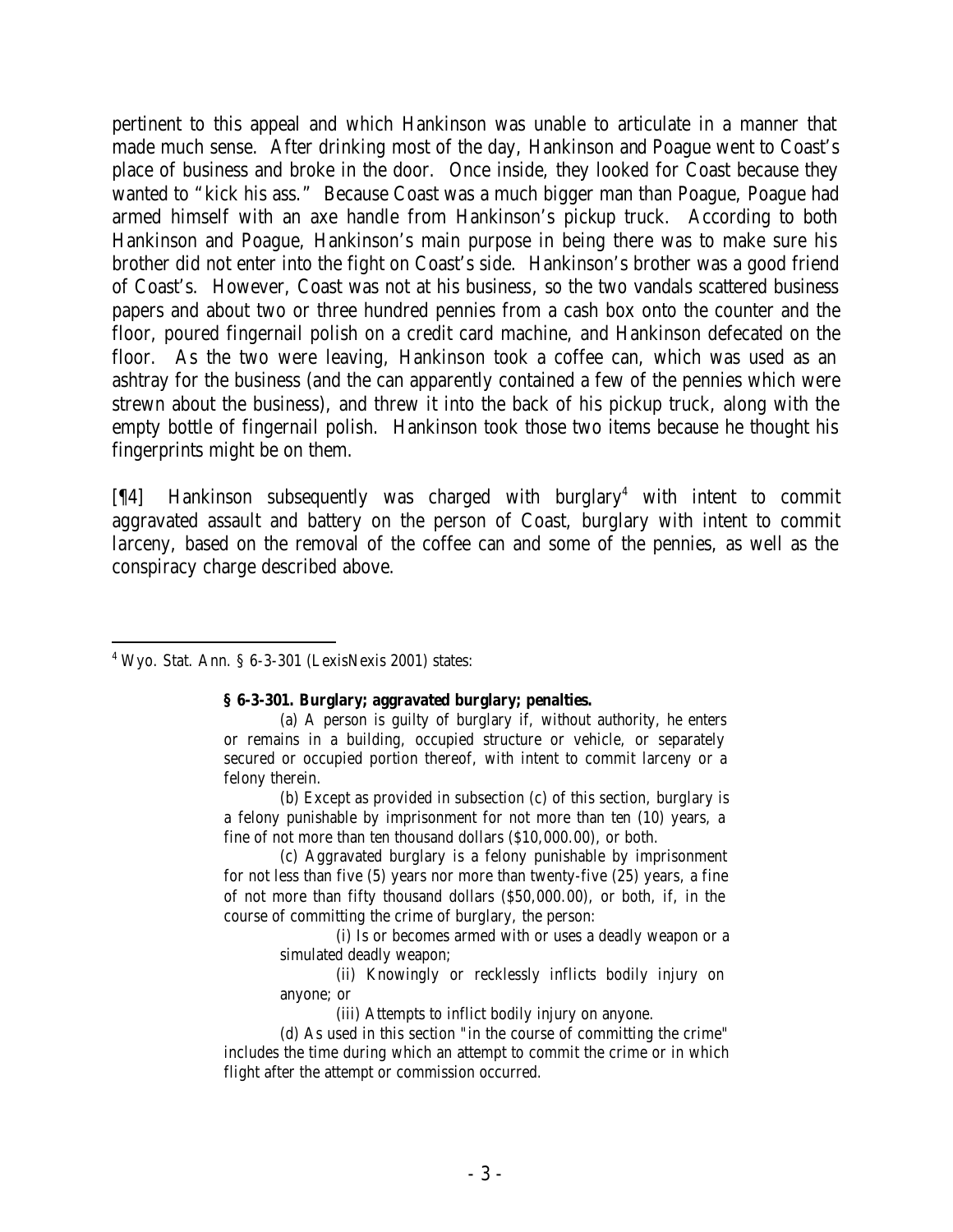[¶5] The jury found Hankinson not guilty on the two burglary charges, but guilty of the conspiracy charge.

## **STANDARD OF REVIEW**

[¶6] The benchmark for review of sufficiency of the evidence claims is whether the evidence, when viewed in the light most favorable to the State, is such as to permit a reasonable trier of fact to find guilt beyond a reasonable doubt. *Statezny v. State*, 2001 WY 22, 15, 18 P.3d 641, 15 (Wyo. 2001). Moreover, we will not substitute our judgment for that of the jury. Rather, we determine whether a quorum of reasonable and rational individuals would, or even could, have found the essential elements of the crime were proven beyond a reasonable doubt. *Saiz v. State*, 2001 WY 76, ¶17, 30 P.3d 21, ¶17 (Wyo. 2001).

## **DISCUSSION**

[¶7] The central thrust of Hankinson's appeal is that he was too drunk to have formed the specific intent to conspire with Poague in the first place and, to the extent they discussed a "plan" to beat up Coast using the axe handle, it did not rise to the level of a conspiracy, as that word is viewed in the context of the criminal law. Conspiracy is defined as follows in Black's Law Dictionary 305 (7<sup>th</sup> ed. 1999):

> **Conspiracy**, n. An agreement by two or more persons to commit an unlawful act; a combination for an unlawful purpose. In criminal law, conspiracy is a separate offense from the crime that is the object of the conspiracy . . . .

. . . . "[Conspiracy is an] elastic, sprawling and pervasive offense, . . . so vague that it almost defies definition. Despite certain elementary and essential elements, it also, chameleon-like, takes on a special coloration from each of the many independent offenses on which it may be overlaid. It is always 'predominantly mental in composition' because it consists primarily of a meeting of minds and an intent." *Krulewitch v. United States*, 336 U.S. 440, 445-48, 69 S.Ct. 716, 719-20 (1949) (Jackson, J., concurring).

[¶8] In *Jasch v. State*, 563 P.2d 1327, 1332 (Wyo. 1977), we defined a conspiracy as an agreement between two or more persons to do an unlawful act. The crime of conspiracy is complete when an agreement has been made and overt acts are performed to further the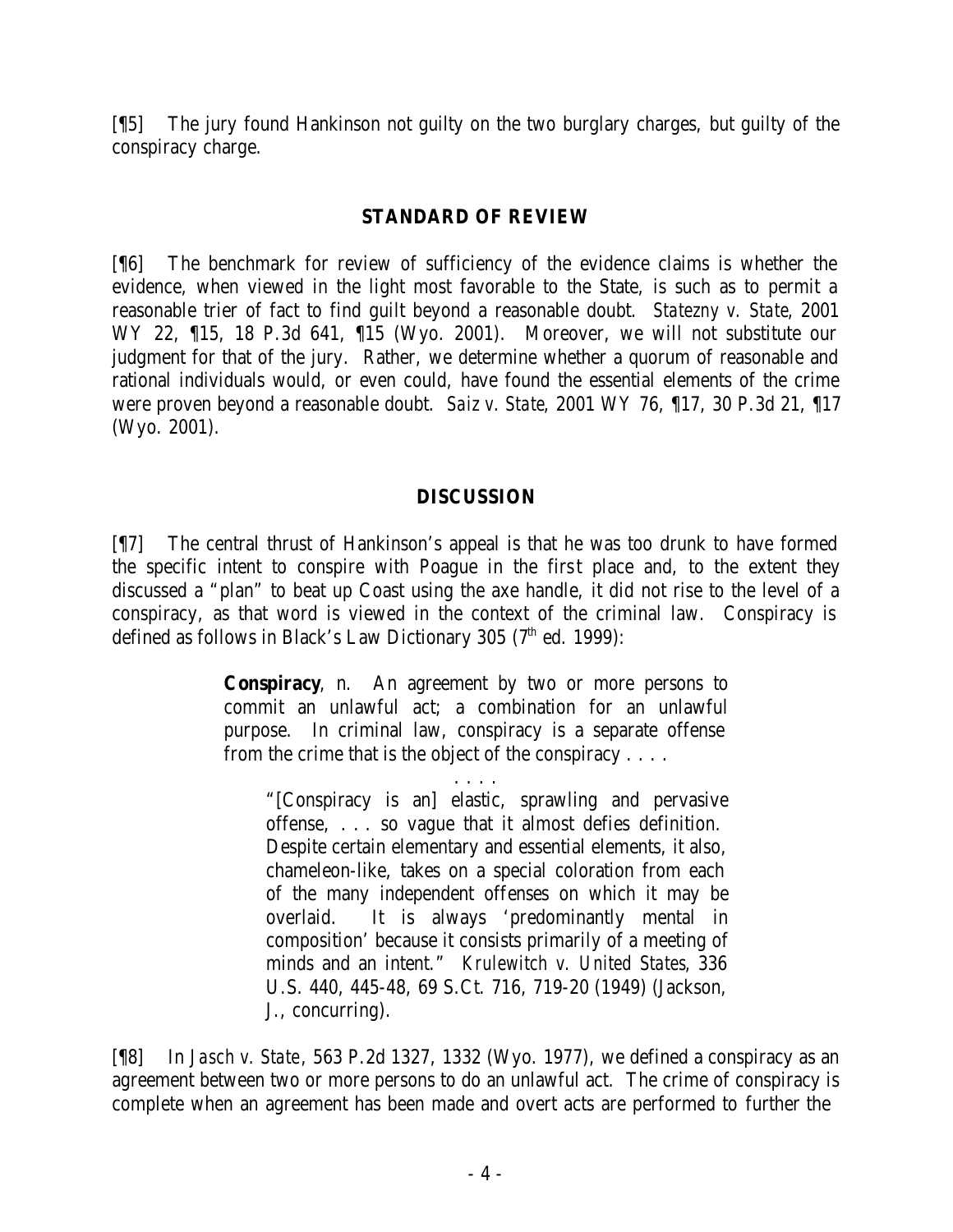unlawful design. *Also see Phillips v. State*, 835 P.2d 1062, 1067-68 (Wyo. 1992). Conspiracy is a specific intent crime and is commonly defined as an agreement between two or more persons to commit an unlawful act. Under widely adopted statutory concepts, a conspiracy is completed when an agreement has been made and some overt act is performed in furtherance of the conspiracy. The agreement that must be shown to support a conviction of a conspiracy to commit a crime is not the same as the "meeting of the minds" demanded for a contract. A mere tacit understanding will suffice, and there need not be any written statement or even a speaking of words, which expressly communicates agreement. *Wehr v. State*, 841 P.2d 104, 109-10 (Wyo. 1992); *Rands v. State*, 818 P.2d 44, 46 (Wyo. 1991); *Bigelow v. State*, 768 P.2d 558, 562 (Wyo. 1989); *also see Burk v. State*, 848 P.2d 225, 234-35 (Wyo. 1993). Wyoming has adopted the unilateral theory of conspiracy and, thus, a person who believes he is conspiring with another to commit a crime is a danger to the public regardless of whether the other person, in fact, has agreed to commit the crime. *Miller v. State*, 955 P.2d 892, 897-98 (Wyo. 1998). The jury was properly instructed with respect to conspiracy:

> In determining whether a conspiracy existed, the jury should consider the acts and declarations of all the alleged participants. However, in determining whether a particular defendant was a member of the conspiracy, if any existed, the jury should consider only his acts and statements. He cannot be bound by the acts or declarations of other participants until it is established that a conspiracy existed, and that he was one of its members.

> While conspiring involves an agreement to violate the law, it is not necessary that the persons charged met together and entered into an express or formal agreement, or that they stated in words or writing what the scheme was or how it was to be effected. It is sufficient to show that they came to a mutual understanding to commit the crime.

> If it is established beyond a reasonable doubt that a conspiracy existed and that the Defendant was one of its members, then the acts and declarations of any other member of such conspiracy in or out of such Defendant's presence, done in furtherance of the objects of the conspiracy, and during its existence, may be considered as evidence against such Defendant. When persons enter into an agreement to commit a crime, they become agents for one another.

When two individuals are associated throughout an entire criminal enterprise, it is not necessary to prove that each of them did that which was necessary to establish each element of an offense; it is sufficient to show that they were associated together in doing that which comprises each element of the offense.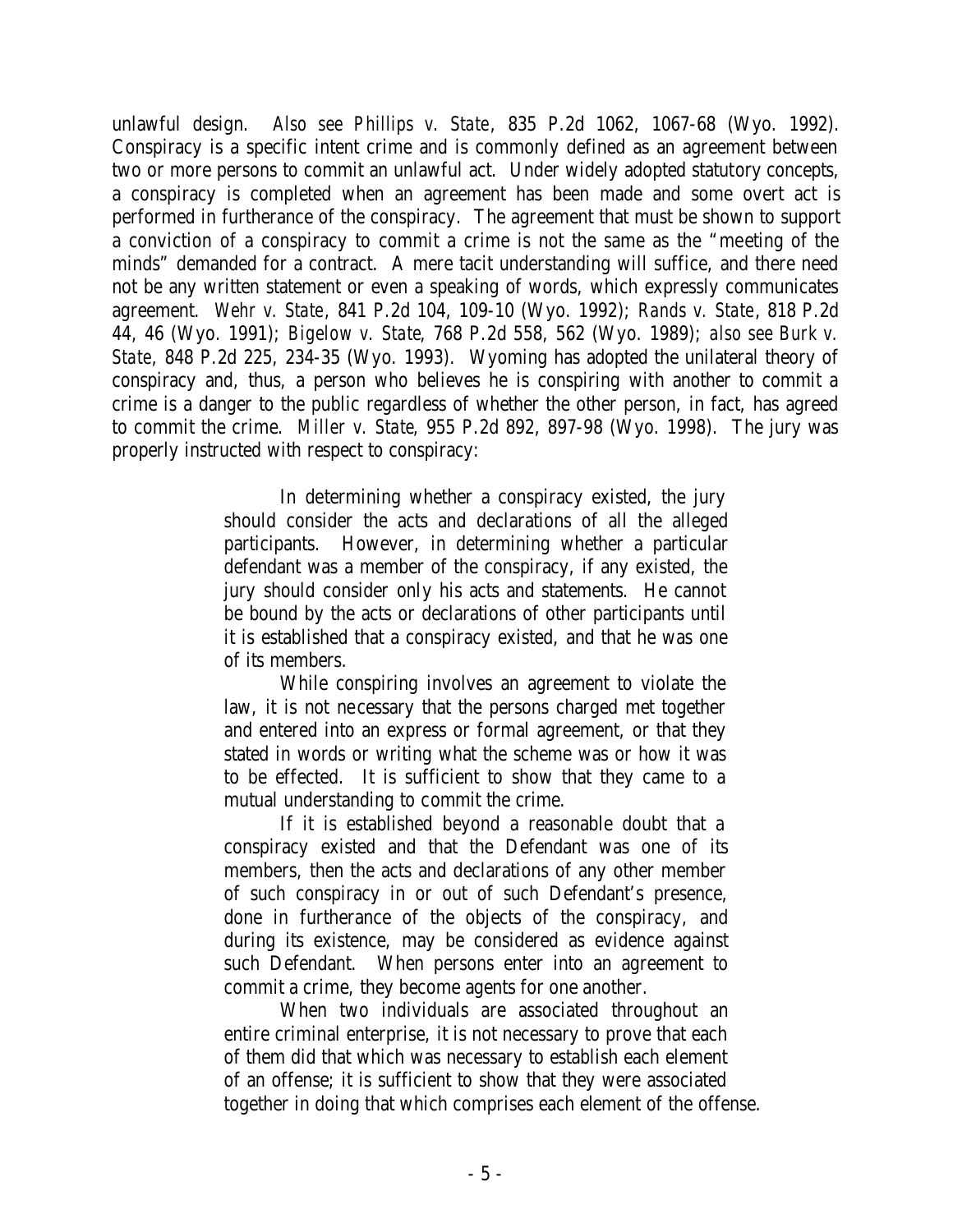[¶9] The trial court also properly instructed the jury on the law pertaining to the circumstances under which a person charged with a specific intent crime may defend on the basis of voluntary intoxication. Wyo. Stat. Ann.  $\S$  6-1-202 (LexisNexis 2001),<sup>5</sup> W.P.J.I.Cr. 8.18 (1996); *Brett v. State*, 961 P.2d 385, 391-92 (Wyo. 1998); *and see Dice v. State*, 825 P.2d 379, 382-83 (Wyo. 1992); and R.W. Gascoyne, Annotation, *Modern Status of the Rules as to Voluntary Intoxication as Defense to Criminal Charge*, 8 A.L.R.3d 1236, esp. § 4 (1966 and Supp. 2001). The instruction given was this:

> Evidence has been introduced tending to show that the Defendant was suffering from self-induced intoxication.

> Self-induced intoxication is a defense to the crimes charged if the Defendant was intoxicated to such a degree that he was unable to formulate the intention to commit the crimes, or to form an agreement to commit these crimes.

> Intoxication is self-induced if it is caused by substances which the Defendant knows or ought to know have the tendency to cause intoxication and which he knowingly and voluntarily introduced into his body. The fact that the Defendant was dependent upon the intoxicating substance is not relevant in determining whether his intoxication was selfinduced.

> Accordingly, if you find that the Defendant, at the time of the crimes charged, was suffering from self-induced intoxication to such a degree that there is a reasonable doubt in your minds whether the Defendant possessed the mental ability

<sup>5</sup> Wyo. Stat. Ann. § 6-1-202 (LexisNexis 2001) states:

**<sup>§ 6-1-202.</sup> Being under the influence not a defense; effect upon intent; "self-induced."**

<sup>(</sup>a) Self-induced intoxication of the defendant is not a defense to a criminal charge except to the extent that in any prosecution evidence of self-induced intoxication of the defendant may be offered when it is relevant to negate the existence of a specific intent which is an element of the crime.

<sup>(</sup>b) Intoxication is self-induced if it is caused by substances which the defendant knows or ought to know have the tendency to cause intoxication and which he knowingly and voluntarily introduced or allowed to be introduced into his body unless they were introduced pursuant to medical advice. The fact that the defendant is dependent upon the intoxicating substance is not relevant in determining whether his intoxication is self-induced.